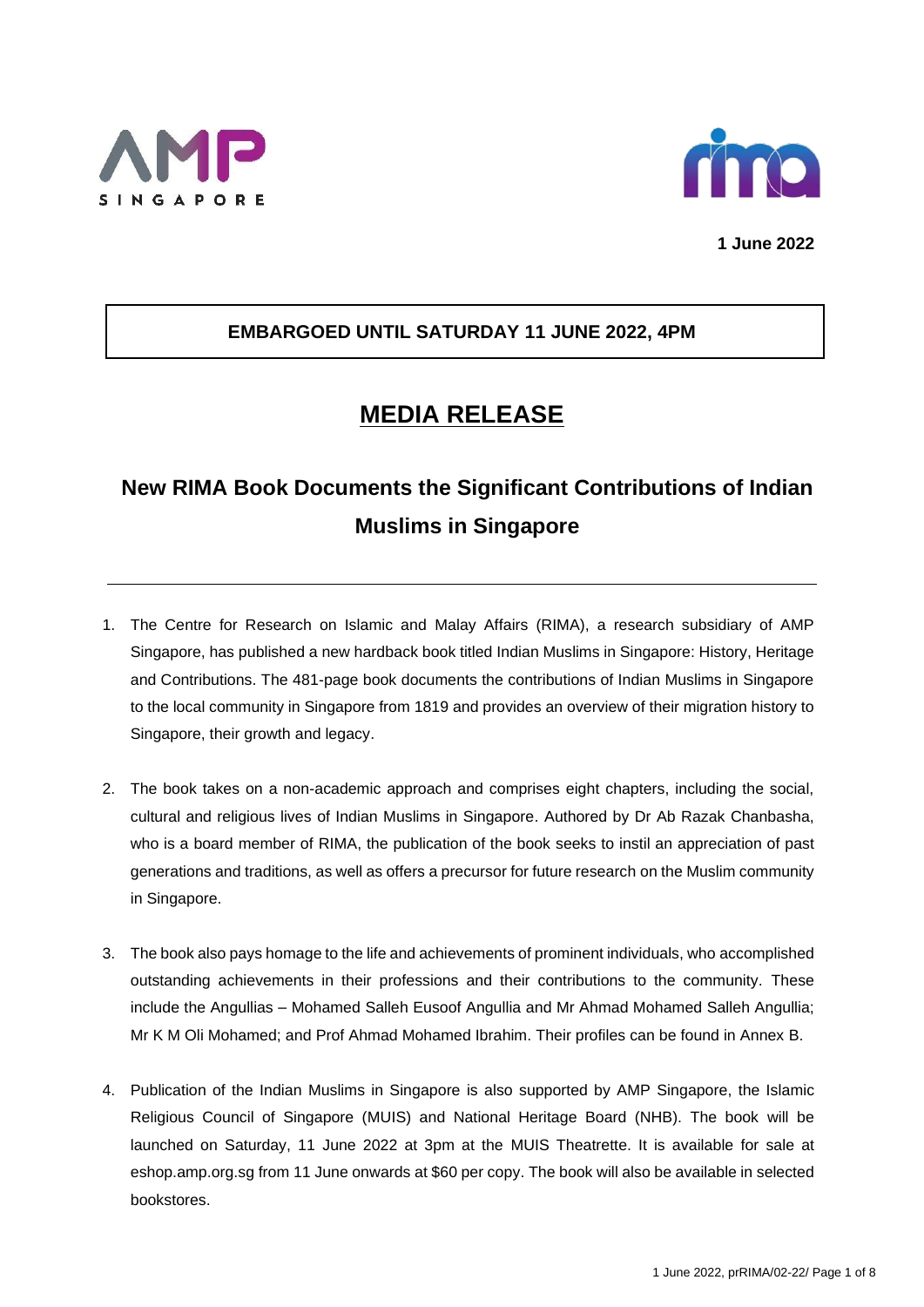5. Dr Ab Razak Chanbasha, author of the book, said: "What transpired from an idea with three individuals from the Indian Muslim community became the untiring efforts of many in this arduous task of completing the book. It is our hope that the *Indian Muslims in Singapore: History, Heritage and Contributions* enriches the narratives on the tapestry of Singapore Muslim community, as well as builds on further research about our community."

**END**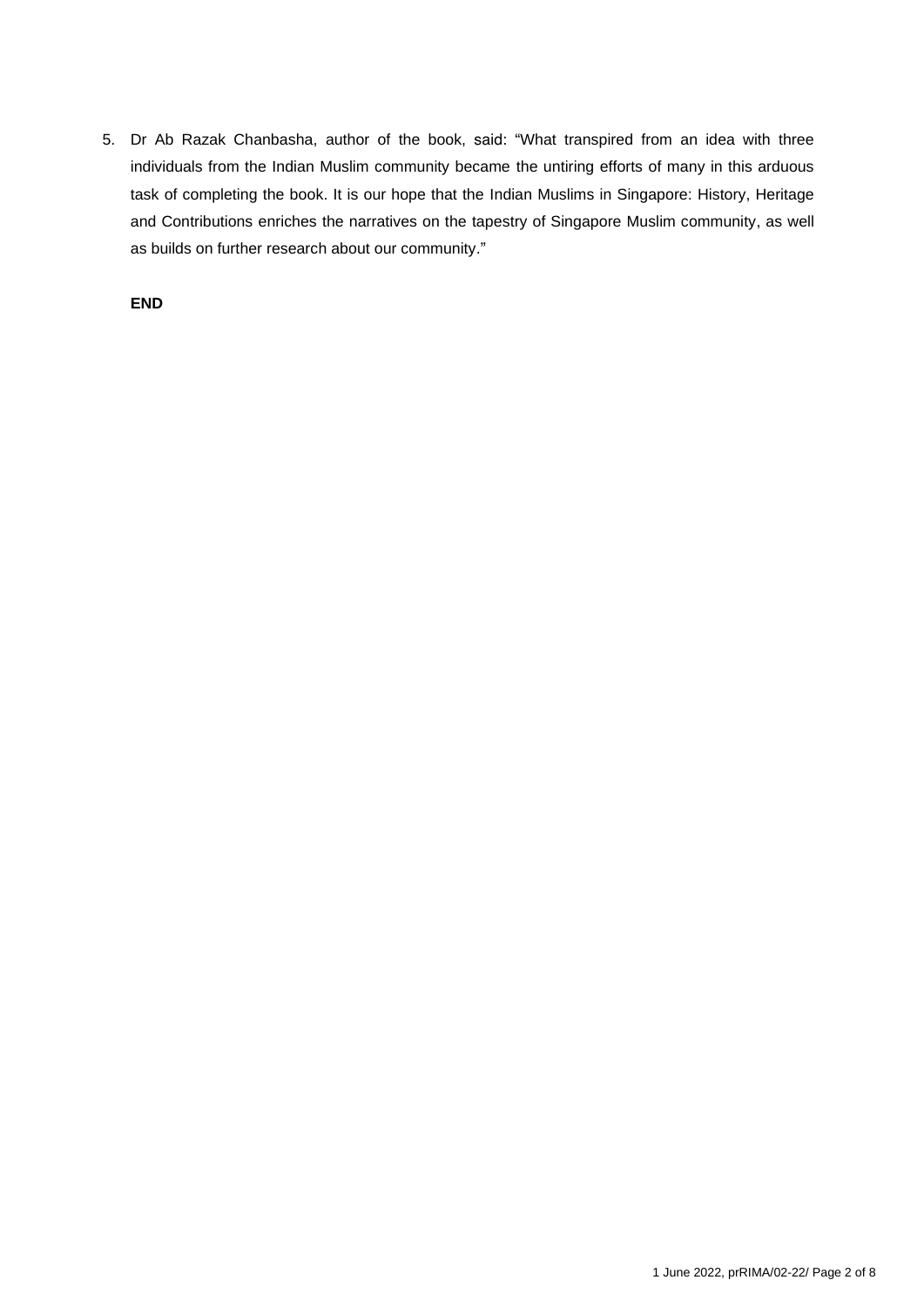## **MEDIA BRIEFING ON INDIAN MUSLIM BOOK LAUNCH Wednesday 1 June 2022 AMP Boardroom**

#### **PROGRAMME**

| $10.30$ am            | <b>Opening Remarks</b>                                           |
|-----------------------|------------------------------------------------------------------|
|                       | Mr Mohksin Rashid                                                |
|                       | Executive Director, AMP Singapore                                |
| $10.35 \,\mathrm{pm}$ | Presentation by Author                                           |
|                       | Indian Muslims in Singapore: History, Heritage and Contributions |
|                       | Dr Ab Razak Chanbasha                                            |
|                       | Director, RIMA and Author of Book                                |
| 11.00 am              | Q & A Session                                                    |
| $11.10 \text{ am}$    | Media Interview Session                                          |
| Noon                  | End                                                              |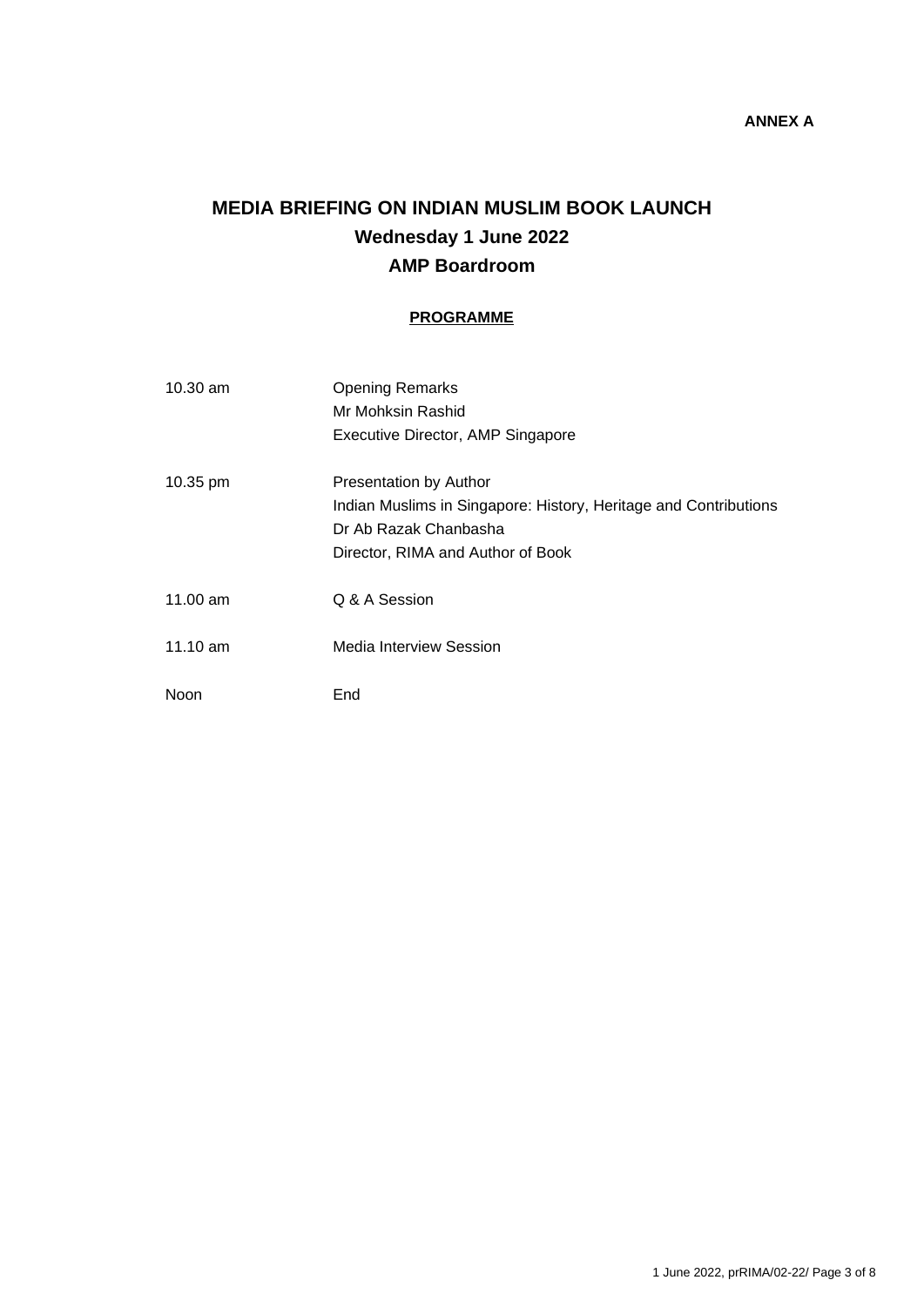## **PROMINENT PERSONALITIES OF SINGAPORE INDIAN MUSLIM COMMUNITY**

#### **THE ANGULLIAS**

The legacy of the Angullia family in Singapore began with Ebrahim Mohamed Salleh Angullia, who arrived in Singapore in 1837 and started a shop at Kling Street, trading commodities he bought in India. Ebrahim did not settle in Singapore and constantly travelled between India and Singapore in the 1840s and 1850s. His son, Eusoof Angullia, took over the business around 1850s and similarly lived and worked both in Singapore and India. It was Eusoof's son, Mohamed Salleh, a third-generation Angullia, who eventually brought one of his two wives, Miriam Beebee from India to settle in Singapore in 1870.

#### **Mohamed Salleh Eusoof Angullia (d. 1904)**

Mohamed Salleh formally registered his company, M S E Angullia & Co in the Singapore and Malayan Directory in 1871. It marked a change from his forefathers' methods of business as sojourners to commercial enterprise as a settler. He also expanded the business to include real estate and bought land and property, such as those in Bencoolen Street, Wilkie Road, Rochor Road and Serangoon Road areas.

On 23 April 1890, Mohamed Salleh's family acquired land along Serangoon Road to build the first Angullia mosque. By 1900, he amassed a fortune from his trades and became a successful figure in the local Indian Muslim community.

Along with his other legacy, he left behind a will that set out a *wakaf*, where the income must be set aside as follows: 25% to Mecca; 25% to Medina; 10% to Baghdad; and 10% to Surat as charity grants. The remainder is to be distributed as bursaries, to other charitable organisations in Singapore and to the Angullia family. His will continues to contribute to the Singapore Muslim community beyond his passing on 21 September 1904. For instance, every year, Wakaf M S E Angullia contributes to the Singapore Hajj Mission towards rental of medical facilities and medicines for Hajj pilgrims. His legacy was sustained mainly through his son, Ahmad Mohamed Salleh Angullia.

#### **Ahmad Mohamed Salleh Angullia (1873 – 1939)**

Ahmad was the first child of Mohamed Salleh and Miriam Beebee, born in 1873. He received his education in Singapore at Raffles Institution and Anglo-Chinese School, and joined his father's business as a partner at age 24. Through the years, the firm had expanded to trade in a wider variety of merchandise from various regions like India, Southeast Asia, China, Japan, Europe and the US.

Among his siblings, he was more passionate and knowledgeable in running the business. He even became the Japanese Consul in Singapore as a result of being the sole importer of goods from Japan, before the country had its own representative here. His foresight allowed him to invest in even more land and property including Tanglin area. He became the sole proprietor of the company after the passing of his father. Following his father's footsteps, he built a mosque in 1934 named the Angullia Park Mosque at Orchard Road, which had to make way for redevelopment in 1988.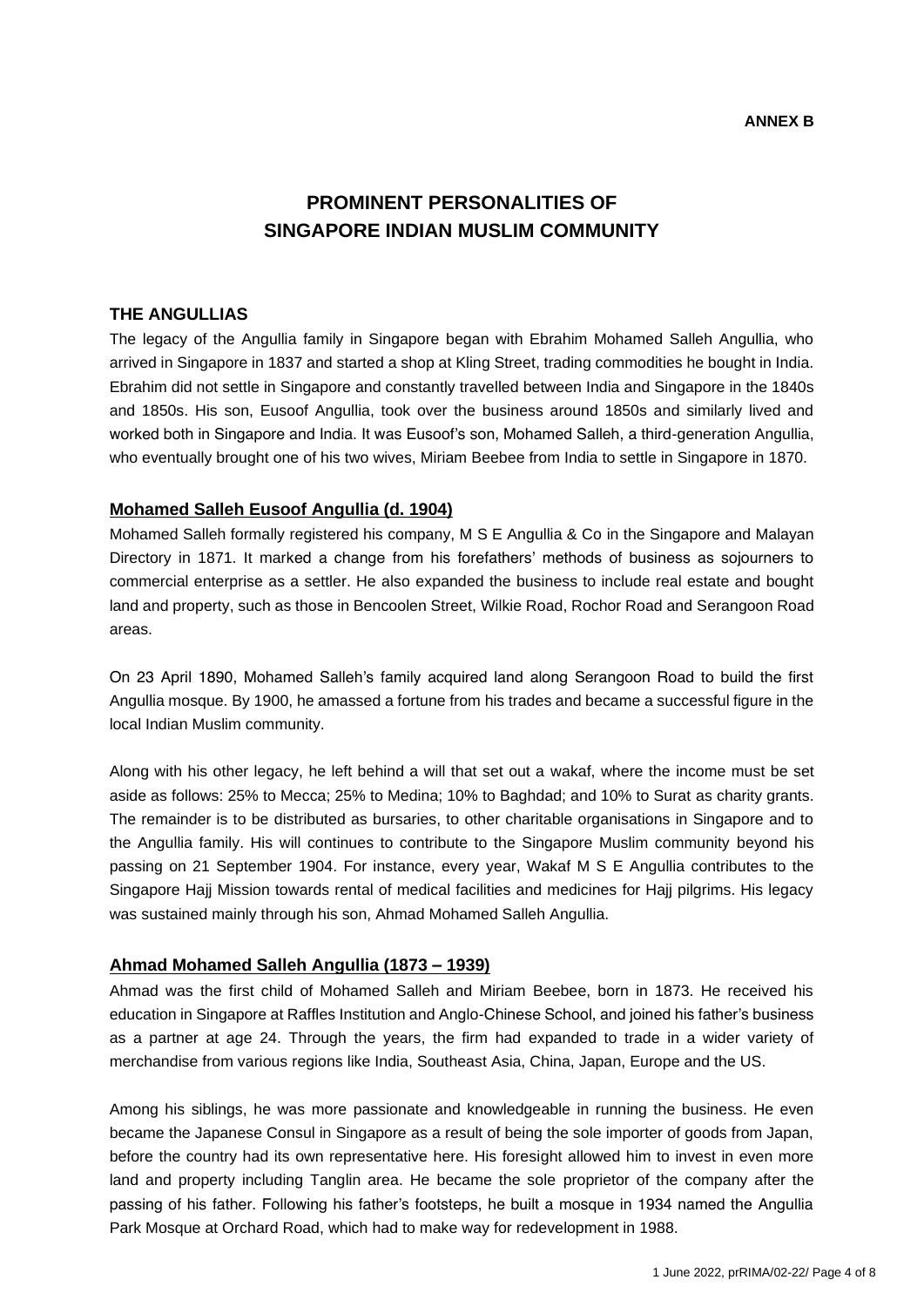He also served and contributed to the local community such as being the first Muslim Municipal Commissioner in 1911, appointed the Justice of Peace for Singapore in February 1930, and raised money for 'The Asiatic Unemployment Fund' in November 1930, among many others.

Ahmad was 65 when he passed away on 25 August 1939 and left his wealth to his 4 sons and 10 daughters. He created Wakaf A M S Angullia to benefit mainly the poor and needy. The contributions of the Angullias that continued after their deaths were honoured with a street in their name, Angullia Park.

#### **K M Oli Mohamed (d. 1988)**

K M Oli Mohamed left his home in Madras at age 12 and headed to Singapore with his father in search of new opportunities. His father ran a cigarette shop along Crawford Street with Oli assisting him. Shortly after, his father asked him to look for other opportunities where he could learn a better trade. He found work in a jewellery shop and learnt as much as he could for about five years before leaving to start his own business.

With a financial loan from his father, Oli Mohamed started his own jewellery shop at 13 High Street in 1914. This marked the beginning of K M Oli Mohamed Pte Ltd. However, his life did not only revolve around his business. He took English classes because European customers were crucial in the early stages of his business. Besides buying his wares, they provided him with valuable networks to secure goods from overseas. K M Oli Mohamed Pte Ltd currently has three branches – one in Singapore and two in Malaysia. Although it is more than 100 years old, it is still a family-run business.

In addition to the jewellery business, Oli Mohamed also founded a cinema in 1947, the 600-seat Diamond Theatre. It was a joint venture with Cathay Organisations founder Loke Wan Tho and screened mainly Tamil movies until 1977, when it had to be shut down as the land it sat on was acquired by the government for redevelopment. Another movie theatre that he owned was Taj Cinema along Changi Road that Shaw Organisation bought in 1969 and renamed Singapura Cinema. It has since been redeveloped as the Millage condominium.

With the growth of his companies, Oli Mohamed became a prominent figure and went on to enter politics as a member of the Progressive Party and was elected City Councillor in 1951. He contested again in 1952 and won. In 1953, he put forward a proposal to separate the entry and exit of passengers in omnibuses, which led to the two doors in public buses.

Oli Mohamed died on 6 May 1988 and left behind 9 children, 7 of whom are running his jewellery business today.

#### **Prof Ahmad Bin Mohamed Ibrahim (1916 – 1999)**

Professor Ahmad was born in Singapore on 20 May 1916. He was educated at Victoria Bridge School and Raffles Institution where he passed the Junior in 1929 and the Senior in 1930 at 13 years old. He joined Raffles College in 1932 and graduated in 1935. He was described as the first Malay boy to win the Queen's Scholarship in Malaya to study law at St John's College, Cambridge University. He graduated in 1939 with first class honours for his Bachelor of Arts (Cantab) in Economics Tripos I and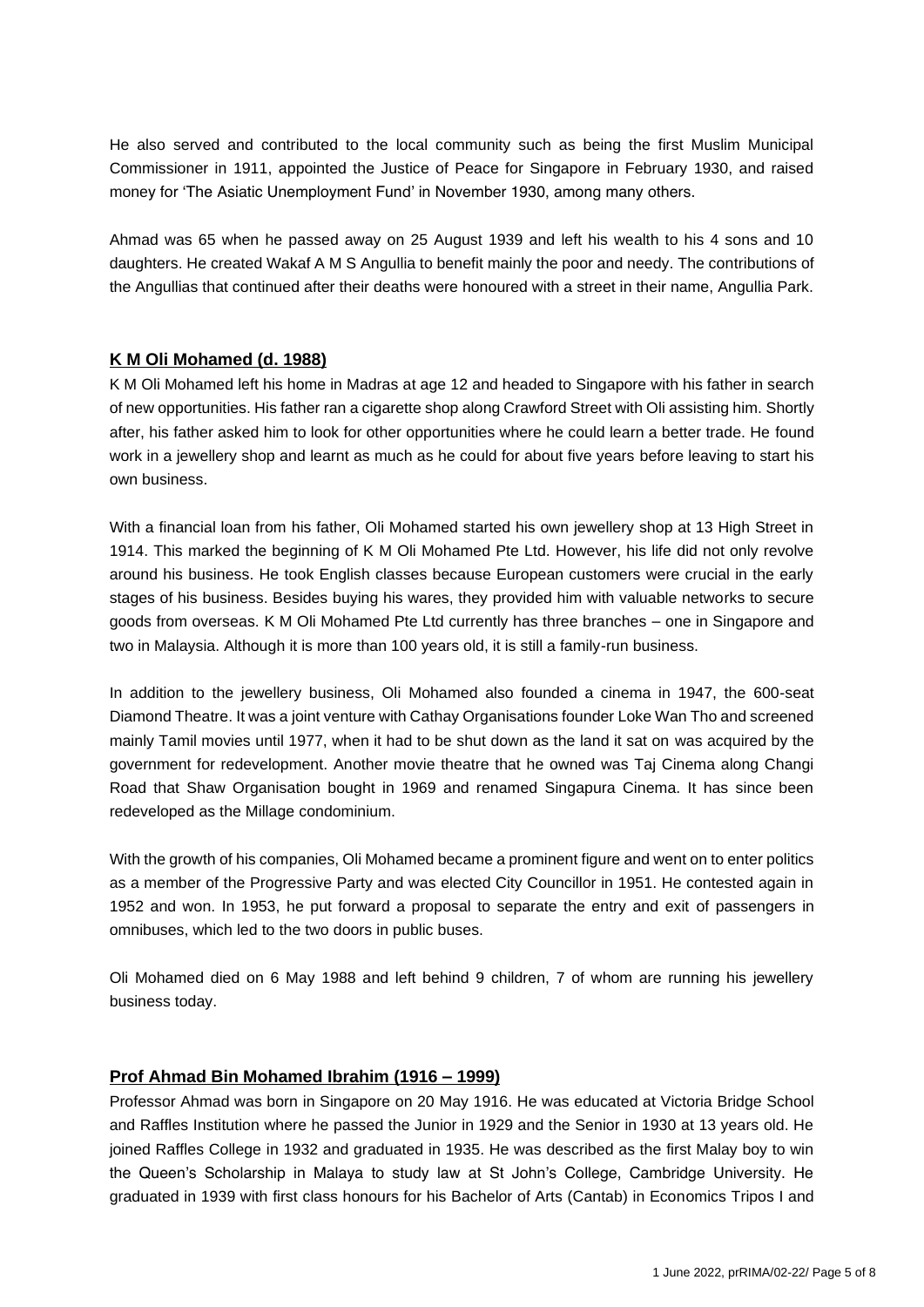Law Tripos II, and also won the George Long Prize for Roman Law. He sat for the Bar final examinations in 1941 and obtained the Certificate of Honour at Middle Temple, London.

Prof Ahmad returned to Singapore at the start of the Second World War and joined the government service as a magistrate. After the war in 1947, he was appointed district judge. A year later, he left the civil service for a post as a law lecturer at his alma mater, Raffles College. From 1949 to 1955, he was in private practice and served as Municipal Commissioner. He was also a member of the Rural Board and Legislative Council.

Perhaps his most significant contribution to the Muslim community in Singapore came in 1966. With a reputation as an expert in Muslim law, Prof Ahmad drafted the Administration of Muslim Law Act (AMLA) that revamped the jurisdiction of the Syariah Court in Singapore. This led to the establishment of the Islamic Religious Council of Singapore (MUIS) in 1968.

Prof Ahmad left Singapore in 1969 for Malaysia, where he embarked on a new career in teaching. He wrote and published more than 100 works during his lifetime including The Legal Status of the Muslims in Singapore. He passed away at the age of 82 at his home in Gombak, Malaysia.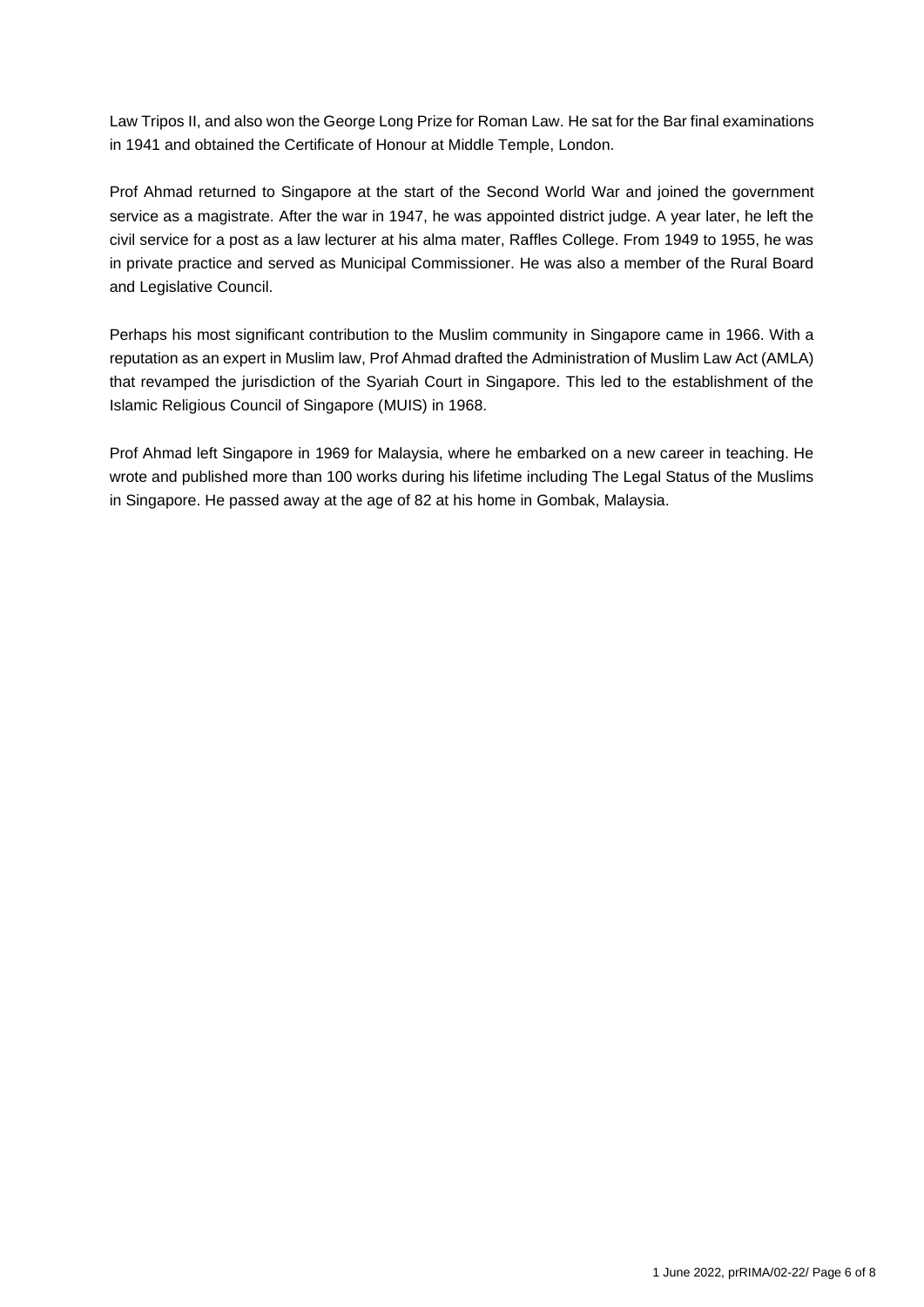### **ABOUT THE AUTHOR**

#### **Dr Ab Razak Chanbasha**

Dr Razak has participated actively in the community and served in various committees in his social engagement. His involvement with the community began in 1983, where he served in the executive committee of the Muslim Converts Association of Singapore.

Dr Razak was part of the pioneering team that saw the formation of the Association of Muslim Professionals (AMP Singapore). He was in the management committee and subsequently as a member of the board of directors from 1991 to 2009. He was also the chairman of Mercu Learning Point, the education subsidiary of AMP and later as chairman of the Centre for Research on Islamic and Malay Affairs (RIMA), the research subsidiary of AMP. He served as a member of the council in the Islamic Religious Council of Singapore (Muis) from 2007 to 2019.

He is currently a member of the board of directors of Warees Investments, a subsidiary of Muis since 2016 and RIMA since 2014. In 2017, he was awarded the Public Service Medal, Pingat Bakti Masyarakat (PBM) and a year later in 2018, was appointed Justice of the Peace (JP) by the President of Singapore for a period of five years.

Dr Razak holds a PhD in Physics from the National University of Singapore. He is currently the Technical Director of ARC Sciences, a company that specialises in nanoscience in the field of surface nano analysis and thin film growth.